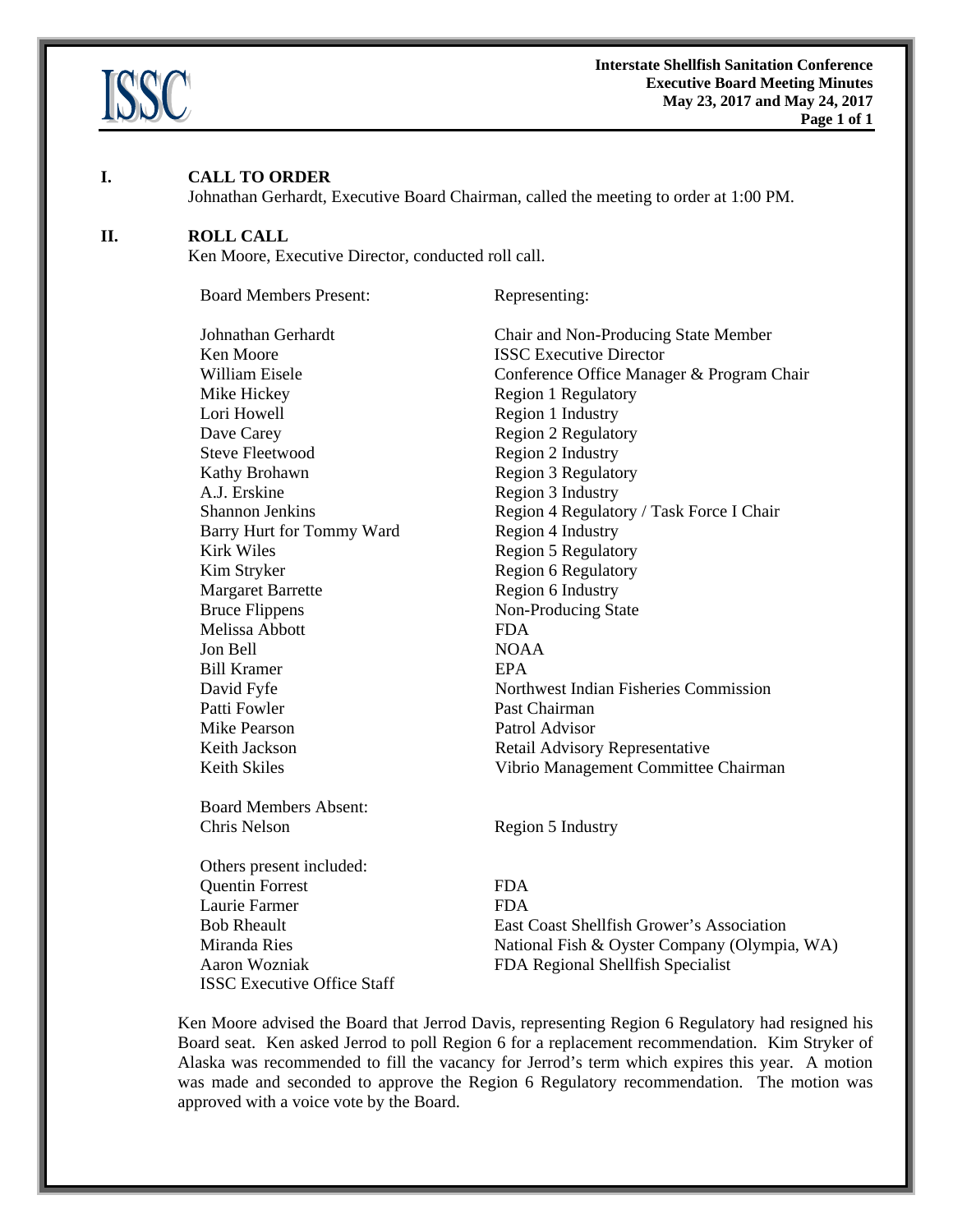

### **III. Approval of November 2 and 3, 2017, Minutes**

Melissa Abbott indicated Bill Jones was not present at the November meeting and asked that the minutes be corrected. A motion was made and seconded to approve the minutes of the November 2 and 3, 2016, Board meeting as corrected. The motion was approved with a voice vote by the Board.

#### **IV. Introductory Comments**

A. Executive Board Chairman Johnathan Gerhardt Johnathan said he was excited and honored to fulfill the remainder of Patti Fowler's term as Executive Board chair.

#### B. FDA

Melissa Abbott reported on the following items:

- FD245 Sanitation course was held in Rhode Island.
- FD243 Shellfish Control course is being finalized for posting online.
- There is a link on the FDA website with a listing of other general courses offered relevant to the shellfish program.
- FD242 Shellfish Growing Area course to be held in FY 2018
- They are working on advanced Sanitary Survey of Shellfish Growing Areas course. The purpose of this course is to fill in gaps and enhance participant skills in the methods of shoreline surveys and sanitation concepts for shellfish growing and harvesting areas. The course will go beyond the basic concept which will teach advanced techniques. Growing area course was last taught in 2007. Hope to have this course ready in 2018.
- Focusing on efforts related to laboratory training. Creating a Division of Human Resources and Development (DHRD) course (OTED is new acronym for Office of Training Education and Development) for LEOs and Lab Management.

#### C. NOAA NMFS

Jon Bell reported on the following items:

- Broaden and incorporate more NOAA NMFS expertise into the ISSC.
- Searching for Angela's Ruple's (now Lead Analyst) replacement as Lead Microbiologist.
- Tony Lowrey (NSIL) has retired.
- Seafood Inspection Program has the lead on international efforts.

D. EPA

Bill Kramer reported on the following:

EPA, in addition to implementing the Clean Water Act programs for: bacterial pathogen standards, monitoring, permits, assessment, TMDLs and enforcement; is engaged in these topics:

- 1. Clean Water Act Recommended Water Quality Criteria for Recreational Waters (Swimming) [John Wathen]
- 2. Development of Recreational Water Quality Criteria for Coliphage [Sharon Nappier]
- 3. EPA Development of Recreational Ambient Water Quality Criteria (AWQC)
- 4. Water Treatment Optimization for Cyanotoxins Document
- 5. Harmful Algal Blooms (HABS) [Lesley D'Anglada]
- 6. Microplastics in Shellfish Trash Free Waters Program [Margaret Murphy]
- 7. Fish and Shellfish Program Newsletter [Sharon Frey]
- 8. 2017 EPA-FDA Advice about Eating Fish and Shellfish
- 9. Beach Marine Sanitary Survey Tool Demonstration [Samantha Fontenelle]
- 10. EPA International Cooperation Website [Bill Kramer]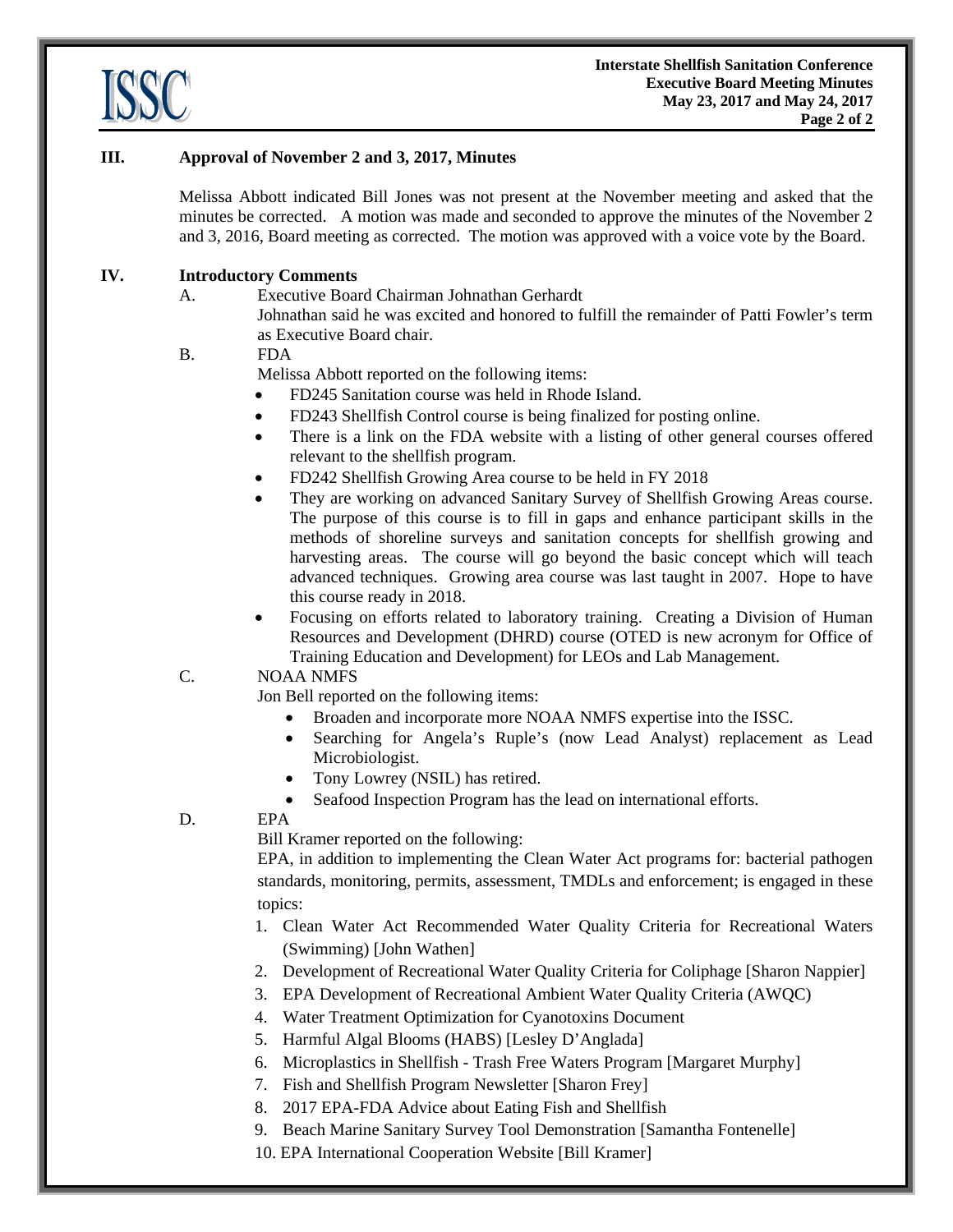

#### **V. PROGRAM CHAIRMAN'S REPORT**

### A. 2017 Biennial Meeting

Bill Eisele reported that the 2017 Biennial Meeting will be held at the same location as the Board meeting (Sheraton Hotel and Convention Center in Myrtle Beach) during October 14 – 19, 2017. A draft agenda for the Biennial Meeting is available on the ISSC Website. Ken Moore stated an email will be sent soliciting suggestions for symposium topics. He mentioned a possible federal government shutdown and how it could affect the Biennial Meeting. He indicated he will discuss this situation with the hotel regarding any possible penalties.

### B. 2017 Call for Proposals

 Bill Eisele advised the Board that June 16, 2017, is the deadline to submit proposals for consideration at the 2017 Biennial Meeting. Ken Moore said he will schedule conference calls thirty (30) days prior to the Biennial Meeting for each task force to review proposals.

### **VI. EXECUTIVE COMMITTEE REPORT**

#### A. Travel Policy

Ken Moore reminded the Board that State membership fees were increased in 2013 and the Board agreed that any monies collected that were not needed for operation costs could be used for travel funding assistance. He then provided background information on the development of the draft travel policy and explained that criteria to attend Board meeting and hardship conditions were included in this draft. In response to Kim Stryker, Ken stated that travel committee members will be anonymous. A motion was made and seconded to approve the draft travel policy submitted. The motion carried with a voice vote by the Board.

# B. Grant Updates

1. 2017 FDA Cooperative Agreement

Ken Moore advised the Board that the second year continuation application for the fiveyear grant period will be completed and submitted.

2. FDA 2017 Scientific Small Conference Grant

Ken Moore advised the Board that the grant application had been completed and submitted and expects approval. The \$25,000 award is used to assist State regulators with travel costs to the Biennial Meeting.

#### 3. NoroCORE Contract

Ken Moore updated the Board on the NoroCORE projects that ISSC had completed:

- MSC Workshop;
- Dealer and Harvester Training Programs;
- State Boater Education; and
- Overboard Discharge Education for Recreational Boaters. ISSC attended boat shows in Myrtle Beach, SC, Baltimore, MD, Eugene, OR, Biloxi, MS, and Mobile, AL. The final report will be shared with the Board.

Ken said he would like to research additional opportunities for grants to continue sponsoring an exhibit booth at boat shows throughout the country for educating recreational boaters in the dangers of overboard discharge.

#### C. 2017 Budget

Ken Moore asked Board members to review the 2017 draft budget for approval at tomorrow's meeting. He explained the increases in special projects and research. Ken explained why the budgets were separated into a fiscal year basis and a calendar year basis Bill Kramer asked for a comparison of the 2015 to 2017 budgets with the percentage change.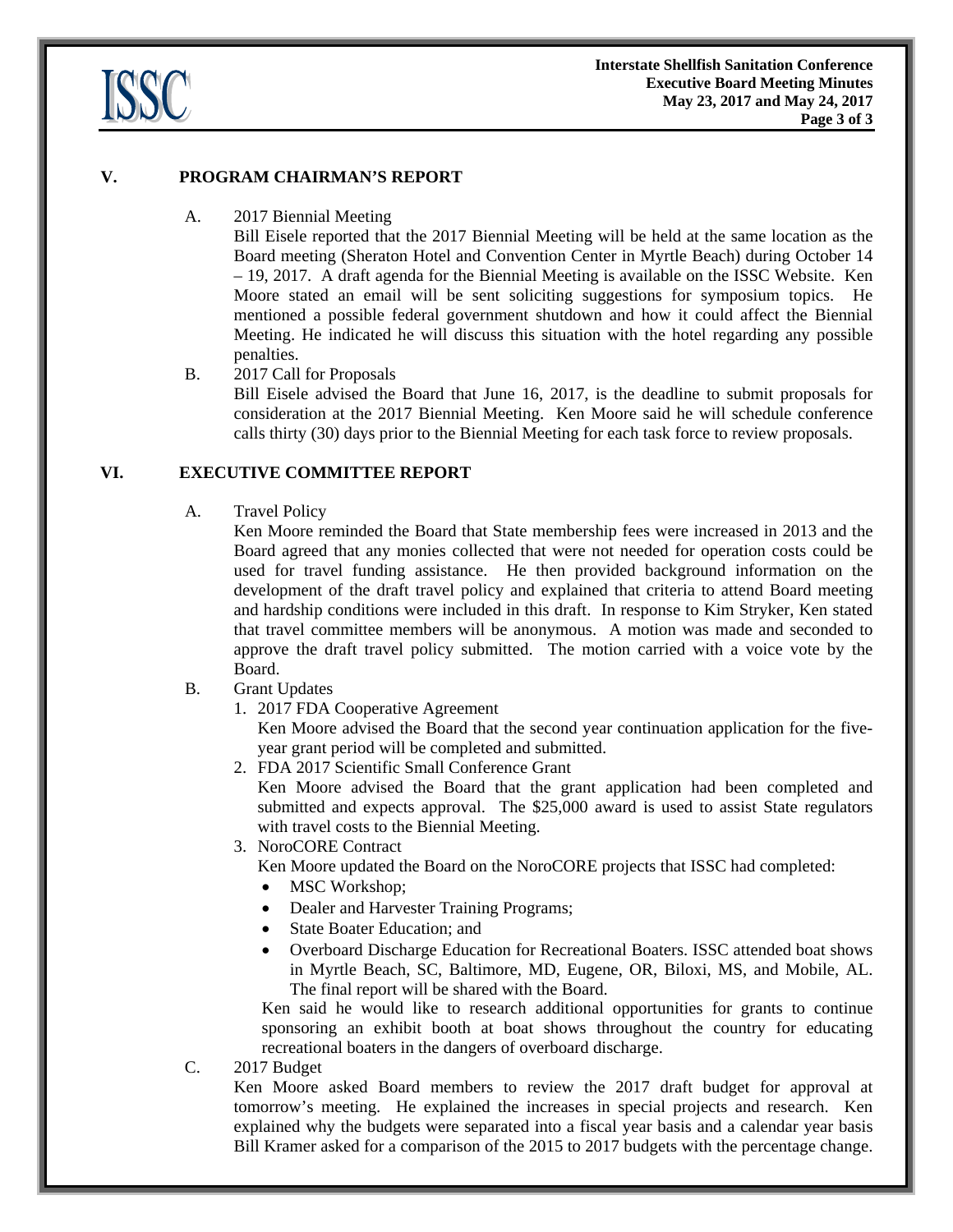

Ken said the document would be handed out at tomorrow's meeting. The current financial statement was presented to the Board as information. The following day a motion was made to approve the budget as submitted. The motion was seconded and approved with a voice vote by the Board.

D. 2016 Work Plan Evaluation

Ken Moore said the 2016 Work Plan Evaluation had been provided to Board members in the meeting materials and there were no program deficiencies for 2016. A motion was made and seconded to approve the 2016 Work Plan Evaluation as presented and to post the document on the ISSC Website. The motion carried with a voice vote by the Board.

### E. 2017 Work Plan Draft

Ken Moore asked that Board members review the 2017 ISSC Work Plan draft that was included in Board materials and provide any comments to the ISSC Executive Office no later than June 23, 2017. The Work Plan will be considered final within thirty (30) days after comments are received.

# **VII. OLD BUSINESS**

A. AFDO Milk & Shellfish Cooperative Agreement Update

Ken Moore briefed the Board on the background of this grant proposal and award. He said after the grant was awarded to AFDO, the ISSC was asked to participate in the Joint Advisory Group (JAG). Following additional comments, Ken reported the information below on the AFDO Milk/Shellfish Agreement for Training and Equipment:

- \$ 675,000 available for FY2017
- \$ 303, 750 allocated to Shellfish
- \$ 1.3 Million requested from States
- \$ 438,548 requested for Shellfish

Shellfish Training

- Available: \$237,000
- Requested: \$303,455
- All Priority 1 and 2 requests funded: \$195,691
- Priority 3 requests funded: \$47,475 (\$107,445 requested)

# Shellfish Equipment

- Available: \$66,250
- Requested: \$135,412
- All "Achieve Compliance" requests funded: \$24,326
- "Maintain Compliance" funded: \$35,944 (\$63,851 requested)

Laurie Farmer said she would like to recognize the ISSC Training Committee for their efforts. Kirk Wiles requested information on how many States had applied for funding. Several members commented on the AFDO grant procedure stating some States that did not apply for this funding due to the administrative burdens associated with the small amount of monies available. Ken Moore mentioned exploring other procedures that could be used to assist States in obtaining these funds. Ken said historically FDA has made monies available for States to attend regional meetings. He said if we are going to fund attendees for training that the regional meetings need to have a training component. Mike Hickey asked which States declined the funding because of the amount of funding available or the application process. Ken said this item will be carried over the next Board meeting and so additional information can be brought back to the Board on these concerns. Additionally, he will determine how to provide feedback to AFDO.

B. US/EU Equivalency Agreement (Melissa Abbott, FDA)

Melissa Abbott reported that FDA is moving forward with plans to file a Federal register notice within a month or two. They are working through the remaining administrative processes. She said the initial MOU will involve Massachusetts, Washington, The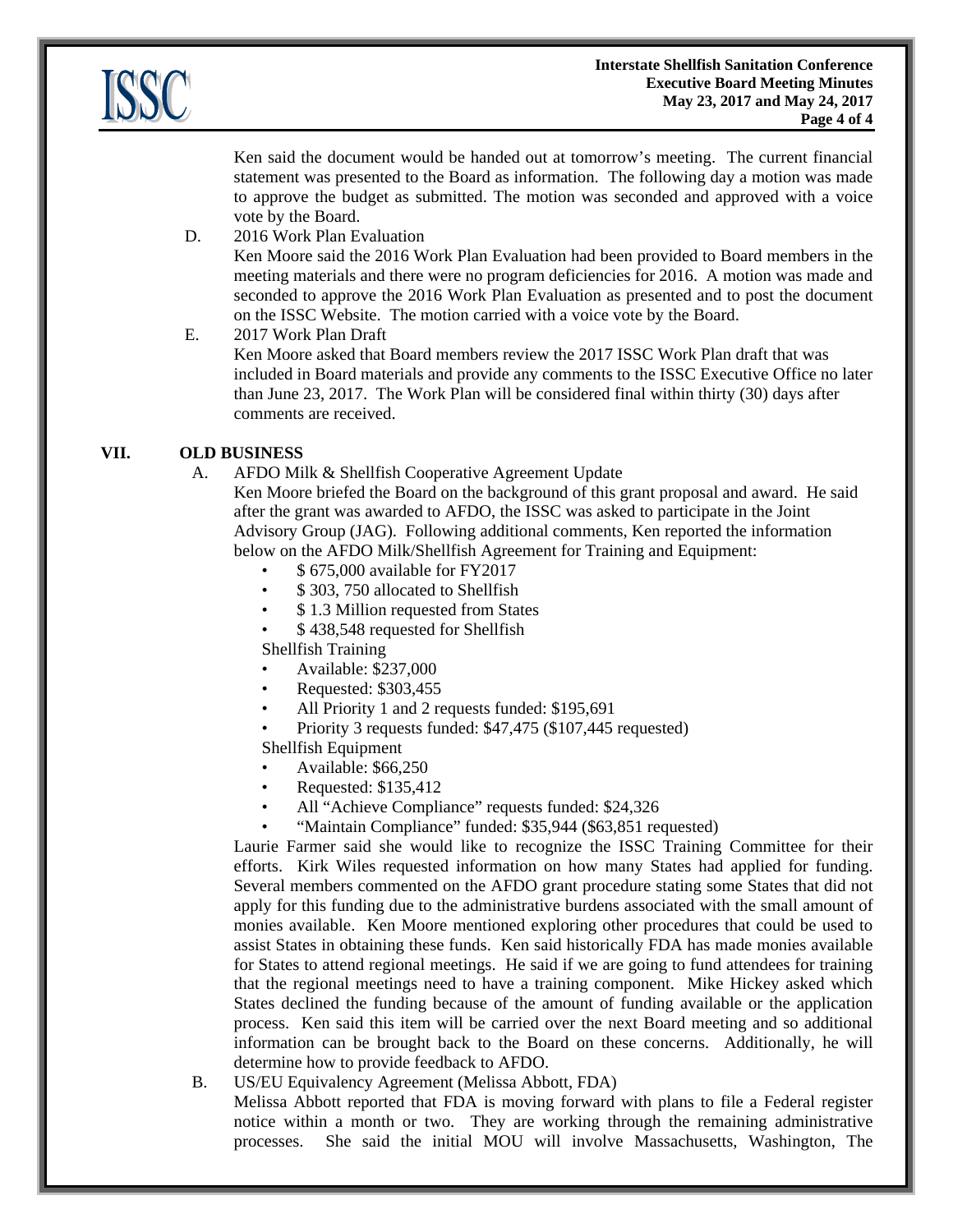

Netherlands, and Spain. They have developed a streamlined process to add more States and countries in the future without onsite evaluations. All details have not been worked out on procedure States will follow to be added to the MOU. EU will not allow any product to be sent by States that operate under a *V.v.* Plan. FDA and the EU agreed to form a workgroup to talk about how they might be willing to consider PHP product. FDA will be having discussions with the EU to consider allowing canned product. Lori Howell asked that depurated product be included as accepted product. Agreement language will come after the Federal Register Notice. Melissa said she thinks the initial group will be a five-year agreement and it will probably be a year before the process is complete.

- C. Vibrio Research Projects
	- 1. Existing Contracts PSI Final Report Ken Moore advised the Board that there are three (3) outstanding Vibrio Research contracts.
		- a. Pacific Shellfish Institute (PSI) The Vibrio Research Committee has reviewed the final report. The ISSC Executive Office is working with PSI to make the changes. Final report should be completed within the next fourteen days.
		- b. Massachusetts Division of Marine Fisheries Mike Hickey presented the following update to the Board.
			- Massachusetts conducted all the sampling described in its proposal to and contract with ISSC.
			- Oyster samples were collected from multiple field sites  $(n=5)$  to determine background levels of total and pathogenic *V.p.* in oysters, and for comparison to levels of total and pathogenic *V.p.* in re-submerged oysters following air drying and following transplant from Katama Bay to an adjacent open water site.
			- Data recording sondes were deployed adjacent to all *V.p.* oyster sampling locations and recorded environmental conditions (water temp, salinity, Chl a. turbidity, etc.) at 15 minute intervals.
			- Oyster samples were processed following Standard NSSP enumeration protocols and tiered analysis for total *V.p.*, tdh and trh.
			- Additional genetic sequencing and strain typing (prp/flp, pathogenicity island via end point and qPCR, and WGS and PFGE) from trh or tdh positive enrichments or cultured isolates was conducted.
			- Lysates from oyster enrichments that tested positive for *V.p.* and either tdh or trh, but could not immediately be analyzed for strain specific markers, were frozen and are pending analysis for the presence and quantification of pathogen specific markers (prp/flp, pathogenicity island).
			- Preliminary analysis of 2016 data for total *V.p.*, tdh and trh show below normal (as compared to 2014 and 2015 DMF monitoring data) levels of total *V.p.*, tdh and trh, which is consistent with the observed decline in clinical cases of *V.p.*. in Massachusetts.
			- Multivariate PCN analysis comparing levels of total *V.p.* and pathogenic markers to environmental conditions and illness occurrence is on-going.
			- Massachusetts is on track to provide ISSC with a final report by August 2017.
		- c. State of Washington Department of Health Ken Moore informed the Board that we were unable to obtain a recent report from Washington but based on their last quarterly report they are on track with their project.
	- 2. Future ISSC Funded Research

Ken Moore said he wanted to reserve discussion of this item until after discussion of the ROP Workshop and the *V.p.* Workshop.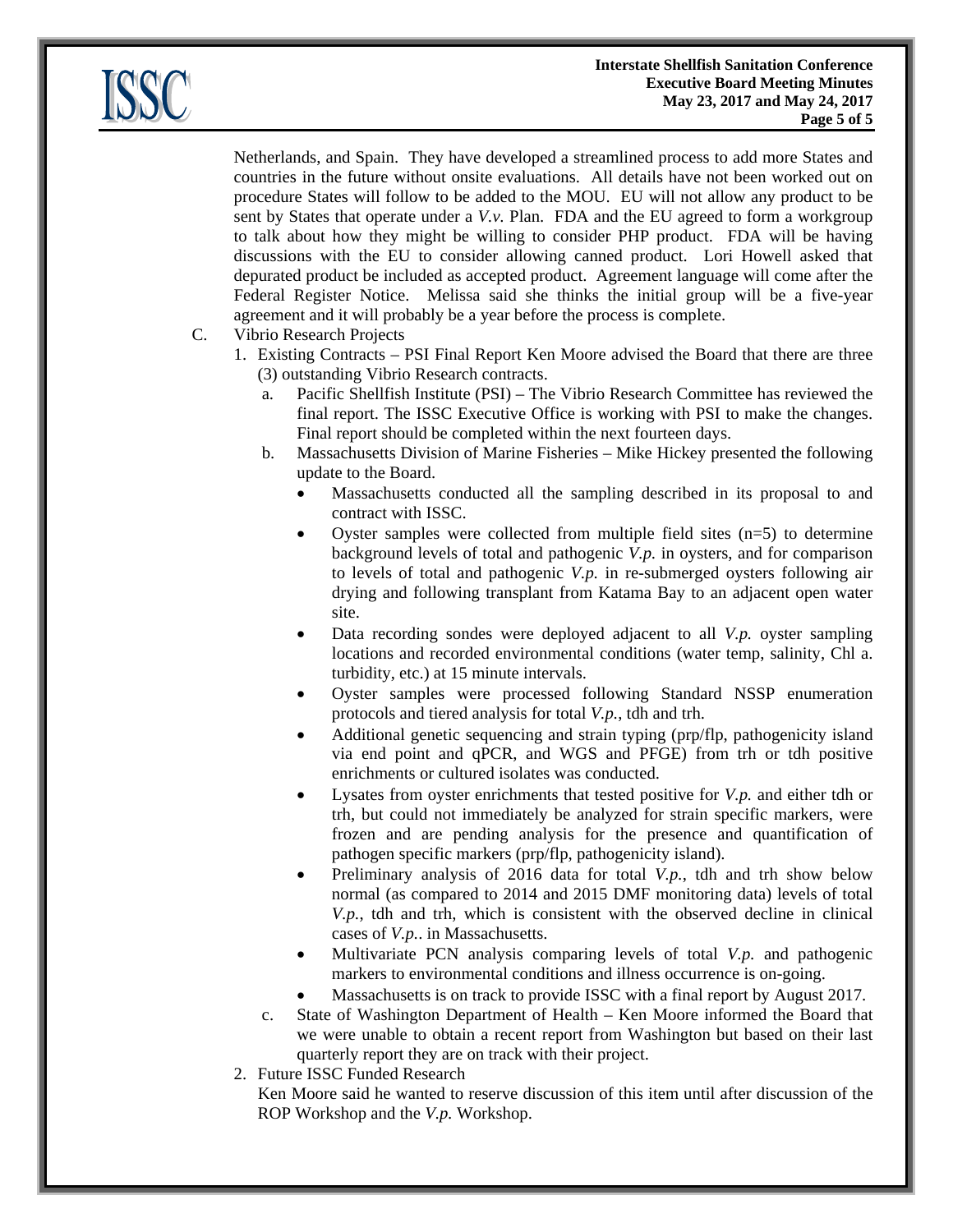

D. 2015 NSSP Guide Revision

Ken Moore reminded the Board reported that the Guide had been finalized and posted on FDA's website February 2017. He thanked FDA staff for their diligence and complimented the staff that worked on the review and editing for the 2015 Guide update.

- E. MSC Guidance Document Ken Moore reported that work was continuing for the guidance document that will be submitted as a proposal at the Biennial Meeting. The guidance document addresses classification of waters adjacent to waste water treatment plants. He said this document will be of great benefit to everyone that classifies growing waters.
- F. Reduced Oxygen Packaging (Proposal 15-208)
	- 1. ROP Workshop Report Ken Moore reported that the ROP November  $1 \& 2, 2016$ , workshop report was included in the Board materials.
	- 2. FDA Letter December 8, 2016 Ken Moore advised the Board that a letter was received from FDA requesting additional action by the ISSC to include ROP controls in the NSSP Model Ordinance.
	- 3. The Executive Board voted to reconsider previous Executive Board action on the ROP Committee recommendations.
	- 4. A motion was made and seconded to delay further action on the ROP Committee recommendations until FDA has completed a packaging study and determined the appropriateness of including ROP controls into the Model Ordinance
- G. Laboratory Committee

Ken Moore briefed the Board on the activities of the Laboratory Committee. He said the Committee had sent over forty (40) letters concerning laboratory method approvals since the last Biennial Meeting. He complimented Stacey DeGrasse (current Chair) and Patti Fowler (past Chair) for the exceptional work that has been done by the Laboratory Committee.

H. *V.v.* Illness Review Committee (Lori Howell, Committee Chairperson) Lori Howell presented the following report to the Board:

On August 3, 2016 the Vibrio Vulnificus Illness Review Committee made the determination that case number FL05042015 was attributable to Washington State. Washington State appealed that decision and following the procedure approved by the Executive Board for appeal of a determination of the *Vibrio vulnificus* Illness Review Committee, filed an appeal. Washington alleged that the case should not have been considered a septicemia case and also argued that the Washington oysters did not cause the illness. After discussion, the committee voted to affirm the previous decision. Ms. Laura Johnson made the presentation on behalf of Washington. Factors discussed included the lack of new information, lack of information indicating that the previous decision was incorrect; review of information contained on the COVIS form, discussions about how one fishes the Indian River, where the patient fished. Also discussed were the symptoms experienced and disease progression of the patient, how similar symptomology was adjudicated in previous cases and many other factors. When Committee discussions ended, there was no motion to reconsider the August 3, 2016 decision, therefore, the appeal was denied.

Following Executive Board discussion, David Fyfe made a motion that the Board delay a decision on this item so further information can be submitted and reviewed. The motion was seconded by Margaret Barrett. The motion failed with a voice vote by the Board.

Following further discussion, Ken Moore suggested delaying posting of the report for ninety (90) days. A motion was made and seconded that there be a ninety (90) day period waiting period before any *V.v.* illness cases are posting on the ISSC website. The motion failed with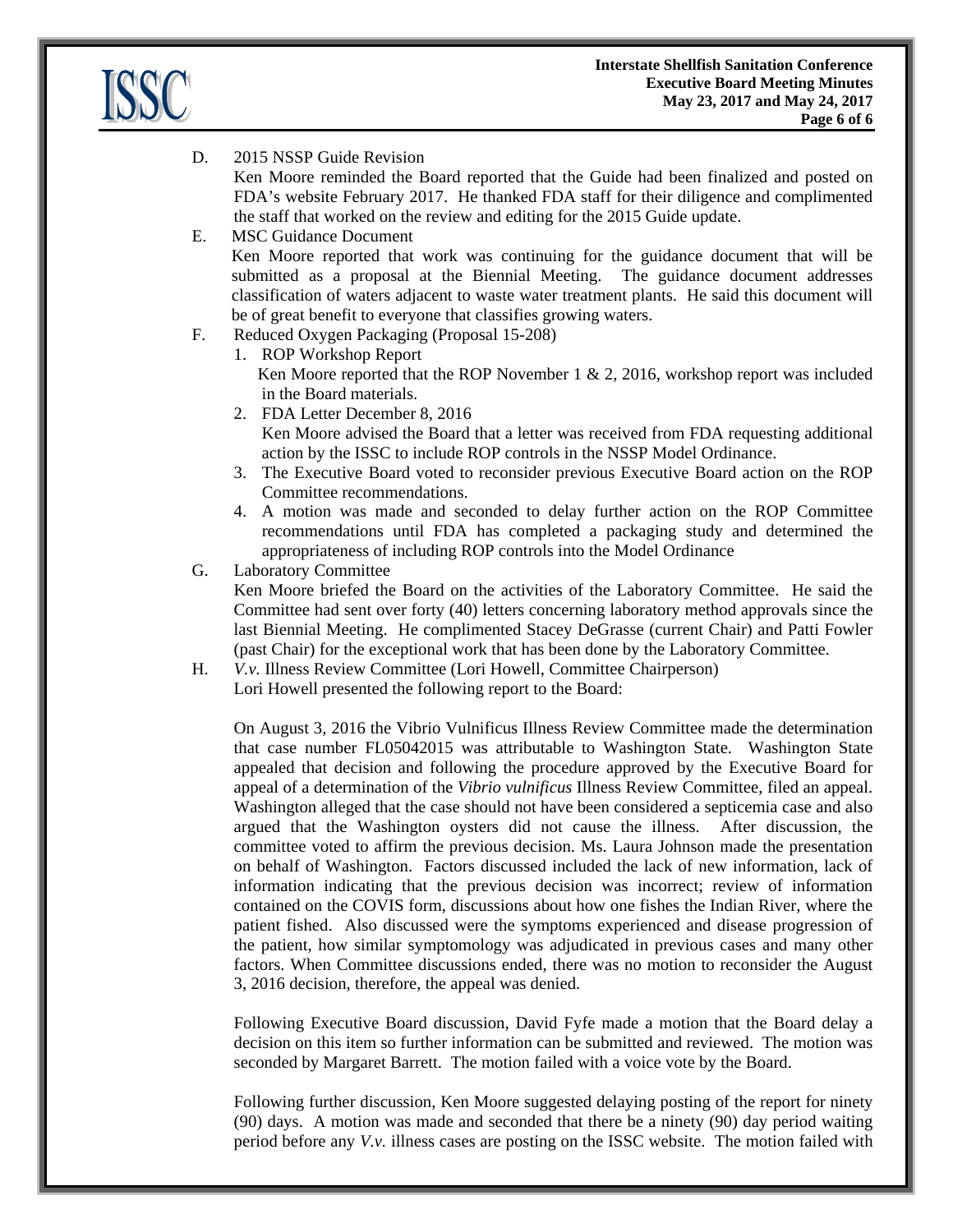

a voice vote by the Board. A request for show of hands on the vote was requested and the motion failed by a vote of seven (7) to six (6). Jon Bell (NOAA NMFS) abstained from the vote. A motion was made by Kirk Wiles to accept the report and decision of the *V.v.* Illness Review Committee's decision on the Washington State countable case appeal. The motion was seconded by Bruce Flippens. The motion carried with a voice vote by the Board.

I. Biotoxin Workshop.

Ken Moore informed the Board that a Biotoxin Workshop was held in Washington, D.C. on March 14 & 15, 2017. Nine (9) States were in attendance and presented information on issues that affect each State. He said the meeting was very informative. States provided overviews of their Biotoxin Programs. Ken said there was an abundance of information presented at the meeting and no two States manage in the same manner. The workshop recommendations and a report will be presented to the Biotoxin Committee.

J. Other Committee Activities Ken Moore said he would like to talk about the Aquaculture Committee is working to rewrite Model Ordinance Chapter VI.

K. ISSC Website Update

Ken Moore reported that the new ISSC website went live on January 9, 2016. He explained that we were still looking for additional pictures to enable rotating slides for each program element in the program. He said all comments are welcomed and will be considered.

L. Chandler vs. ISSC

Ken Moore informed the Board that a complaint had been filed against the ISSC for failure to provide financial information requested in a timely manner. He said ISSC has filed an Answer in accordance with the advice received from the ISSC attorney. After speaking with the Clerk of Court in Florida, Ken believes this is one of many frivolous complaints brought by this individual and the complaint will be dismissed without prejudice. Ken said he will keep the Board updated.

- M. FDA Compliance Program Review (Melissa Abbott, FDA) Melissa Abbott reported that the document is still in draft form with one section left for final review. She said it should be available soon.
- N. Shellfish Models for AFDO HACCP Training Ken Moore reported to the Board that the ISSC Executive Office had assisted the AFDO Seafood HACCP Alliance with development of two oyster models for training courses. The two models were shellstock shippers and shucked shellfish.
- O. FDA Transportation Rule

Ken Moore reported when FDA proposed the rule for Sanitary Transportation of Human and Animal Food we commented on July 30, 2014 to the Federal Register. In one of the comments in the letter he stated that Section H.3. included potential waivers for companies with valid permits that are inspected under the National Conference on Interstate Milk Shipments and Food Establishments holding valid permits when engaged in certain types of operations. These potential waivers should be extended to shippers, carriers, and receivers of shellfish that hold valid State permits. Ken said the same rule should apply to retail, milk, and shellfish programs. There are only two states (Maine and Massachusetts) that inspect trucks. He said FDA will involve the ISSC after developing guidance and how it will be implemented. FDA will engage ISSC if this requirement is optional or a requirement that will be incorporated into the Model Ordinance. Will be broader discussion in the future on exemption ISSC requested.

# **VIII. NEW BUSINESS**

- A. 2017 Task Force Appointments
	- Ken Moore asked the Board to review the 2017 Task Force Rosters for approval after distributing a corrected copy.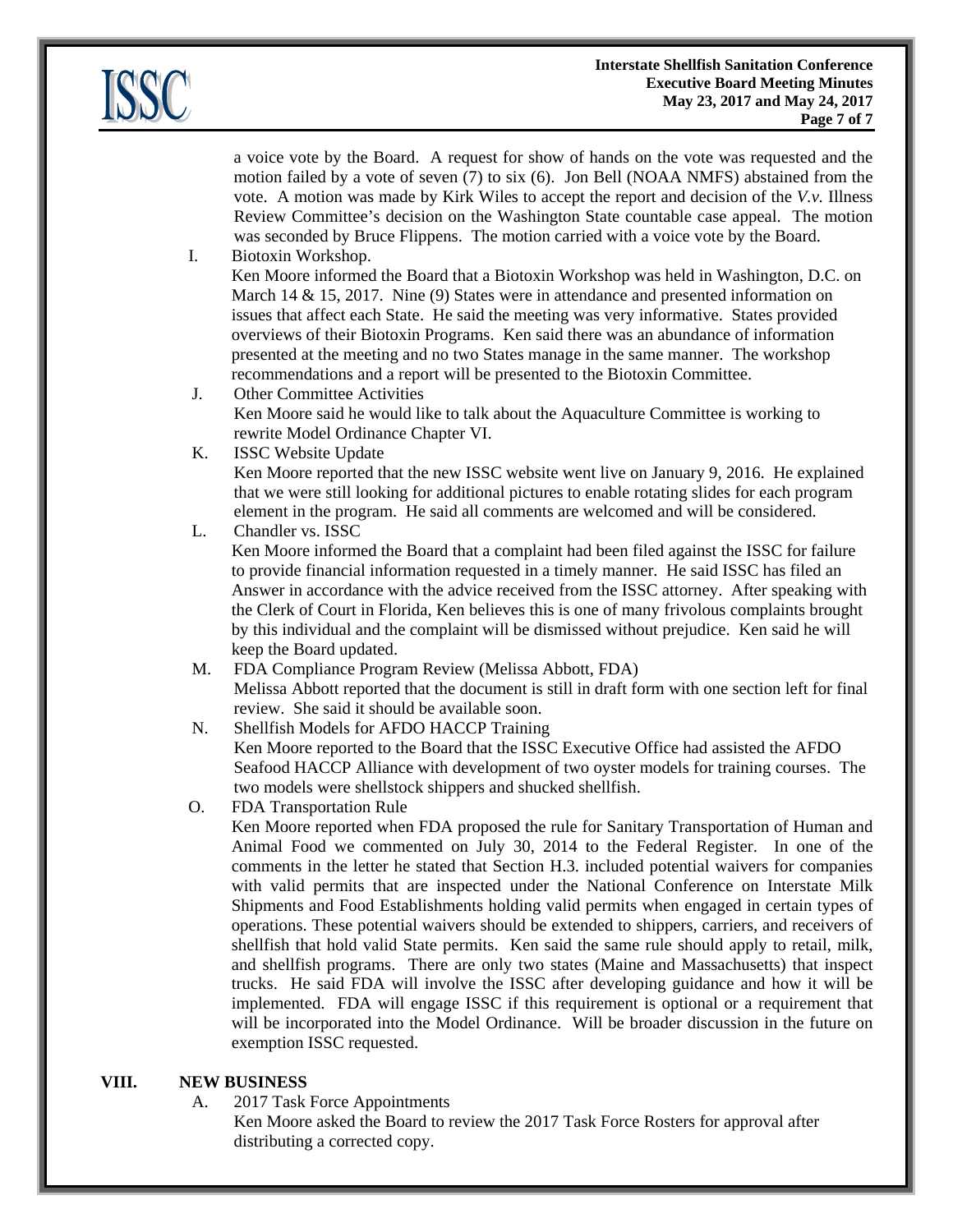

- B. *V.p.* Workshop
- C. CDC Data Sharing

 Ken Moore reported that he was having some difficulty in obtaining data from CDC. He said he had reminded CDC that prior to 2007 that the Model Ordinance required that States report all *V.p.* illnesses to ISSC. At the request of CDC, the ISSC stopped collecting the data and there was agreement that CDC would share their *V.p.* illness data with ISSC in exchange for ISSC discontinuing collection of *V.p.* illness information. Ken then read information that had been sent to CDC that said "A small team of ISSC members met at CDC in early October. At that meeting and a similar session held with the full Subcommittee in Duluth, the CDC indicated it can and will provide Vibrio illness data parsed into data sets and analyses most useful to the ISSC. Further, the CDC is open to requests from the ISSC for additional data collection, e.g., shellfish harvest date and location, species, or other information important to determining cause or source of the illness. These requests will be considered and carried forward by CDC, recognizing that any changes in *V.p.* illness case investigation and data collection will likely involve changes to the agency's officially approved protocols and forms, a process in itself. Ken said the point he made to CDC is ISSC is the primary user of this information and the controls to address Vibrios in this program is this Conference. He said a conference call is being scheduled with CDC and FDA to discuss data sharing.

D. Washington State Norovirus Outbreak

 Ken Moore updated the Board on this item and said communication with Washington State had been successful. He said notices were posted on the ISSC website and there was a concern on the number of outbreaks. Laurie Farmer said she was aware of this situation and familiar with the outbreaks. He said Washington plans to cooperation with the concerns over timing, retroactive closures, and sizes of areas closed. Melissa Abbott said FDA needs to send a letter to Washington and has offered to assist Washington with field issues.

E. Training Committee/Training Presentations

 Ken Moore reported that he had communicated to groups at the regional meetings that this is an opportunity to gather information. He said the epidemiologists don't understand how we use the COVIS forms. Kirk Wiles asked if the presentations could be made available to the States so they could education within their State.

- F. Status of States Report Follow Up Ken Moore reminded the Board of the discussion at the November 2016 meeting that FDA provide the names of States in their Status of States report to the Board each year.
- G. Catalina Sea Ranch

# **IX. EXECUTIVE DIRECTOR ACTIVITIES**

Ken Moore updated the Board on his activities with a brief discussion of the meetings attended.

- A. PAC RIM
- B. ISS
- C. NESSA
- D. GSASSC
- E. Seafood HACCP Alliance
- F. AFDO Conference

# **X. OTHER INFORMATION**

In response to a question by Barry Hurt asking if all States were reporting production data, Ken Moore responded that we are still working on this item. He said intervals being reported are pounds, bags, bushels, etc. and we need a conversion to risk per serving. Ken will keep the Board updated on the progress.